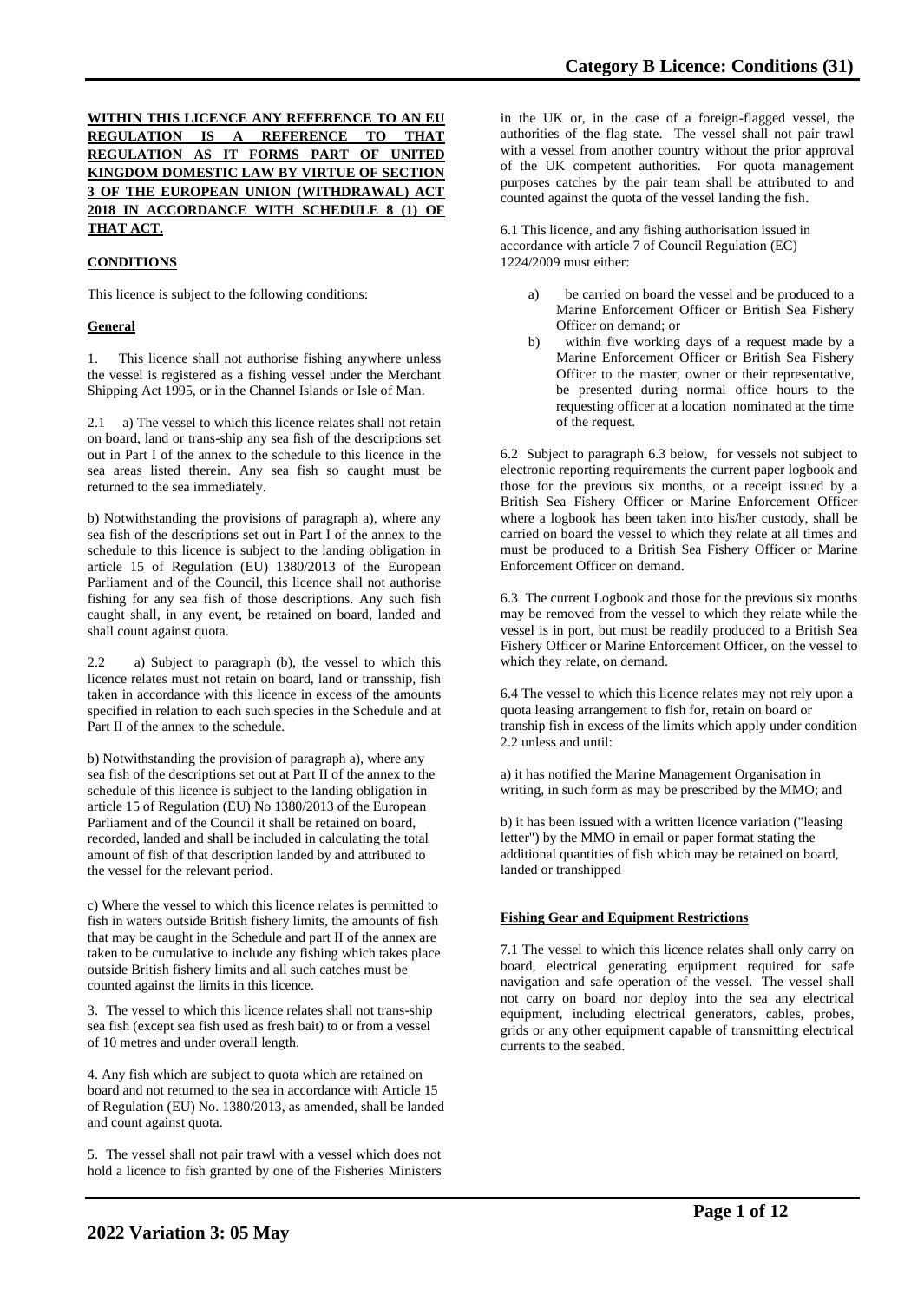## **Economic Link**

8.1 This condition applies to any vessel whose total landings of stocks subject to quotas, and which the vessel is licensed to retain on board during the period for which this licence is issued, amount to 2 tonnes or more between 1st January 2022 and 31st December 2022.

8.2 The licence holder must ensure that there is a real economic link between the vessel to which this licence relates and the United Kingdom, Channel Islands or Isle of Man, in so far as this link concerns only the connections between the fishing activities of the vessel and those communities which are dependent on fisheries and related industries.

8.3 There shall be a real economic link for the purposes of condition 8.2 above where any one of the following options is satisfied during the period specified in paragraph 8.1 above:

- (a) at least 70 per cent by weight or by monetary value of the total landings of all stocks subject to quotas landed by the vessel, and which the vessel is licensed to retain on board, has been landed in the United Kingdom, Channel Islands or Isle of Man; or
- (b) at least 70 per cent of the vessel's crew (measured by reference to the total number of crew-days at sea) is made up of persons who normally reside in the United Kingdom, the Channel Islands or Isle of Man; or
- (c) the owner of the vessel transfers to its fisheries administration fishing opportunities for quota species equivalent to 20 per cent by weight or monetary value of the shortfall in landings of quota species that would result in compliance with condition 8.3(a) above.
- (d) the owner of the vessel achieves a combination of the landing and crewing requirements at condition 8.3(a) and (b), or a combination of condition  $8.3(c)$  and (b) such that.  $8.3(c)$  and (b) such that, notwithstanding the individual requirements are not met, the cumulative total is such that a 70% threshold is reached.

8.4 It is the responsibility of the owner of the vessel to demonstrate compliance with whatever option has been chosen to the satisfaction of Fisheries Administrations. If the owner of the vessel fails to comply with whatever option has been chosen by no more than 10 percentage points, Fisheries administrations may, at their discretion, allow such shortfall to be met by adding the same number of percentage points to the option which the owner of the vessel chooses to comply with in the following licence period. In such case, an Economic Link Notice of Variation will be issued to the vessel owner in the following licence period to increase the percentage threshold requirements of the economic link condition by such percentage shortfall.

#### **Compliance Visiting Condition**

9.1 This condition applies only to any vessel which, during each of the periods 1 April 2022 – 30 September 2022 and 1 October 2022 – 31 March 2023, lands in the United Kingdom, Channel Islands or Isle of Man less than 50 per cent by weight of its total landings of all stocks subject to quotas which the

vessel is licensed to retain on board, subject however to its total landings of such quota stocks (wherever landed) amounting to 2 tonnes or more. The condition shall not apply therefore where the total weight of landings anywhere of TAC stocks is less than 2 tonnes. To enable inspections to be made of the vessel and of any catch, equipment or documents or other materials retained on board, in each of the specified periods during any part of which it fishes under the authority of this licence the licence holder must ensure that the vessel is present in any port in the United Kingdom on at least 1 occasion of at least 8 hours duration between 08:00 and 18:00 hours Monday to Friday, in each period between April to September and October to March of the licence duration, provided that:

> (i) before any qualifying visit at least 24 hours' notice of the particulars specified below is given to the UK Fisheries Monitoring Centre by one of the following means, properly designated as required:

> > by telephone or marine radio on 0131 271 9700;

by fax to 0131 244 6471 heading the fax Compliance visit;

by e-mail t[o UKFMC@gov.scot](mailto:UKFMC@gov.scot) inserting Compliance visit in the subject box;

- (ii) during any such visit the vessel ties up alongside; and
- (iii) qualifying visits in the specified periods are at least 2 months apart.

### Specified Particulars

- 1. Name and address of caller
- 2. Name of vessel, its port letters and registration number
- 
- 3. Intended port of arrival Estimated date and time of arrival
- 5. Name, address and telephone number of contact point in the United Kingdom for enquiries
- 6. Date and time of telephone call.

9.2 The Master shall ensure that a person(s) is present on board the vessel at all times during the minimum duration period of 8 hours between 08:00 and 18:00 hours Monday to Friday, or until an inspection has been carried out within these times. That person(s) must be capable of facilitating an inspection of the vessel and have access to all relevant documents and relevant areas of the vessel.

#### **Landing and Other Requirements for All Stocks**

10.1 This condition applies to any vessel with an overall length of 15 metres or more.

10.2 Except as provided for in Condition 11, landings of sea fish shall be made only:

> (a) at one of the designated ports listed in column 1 of the table below; and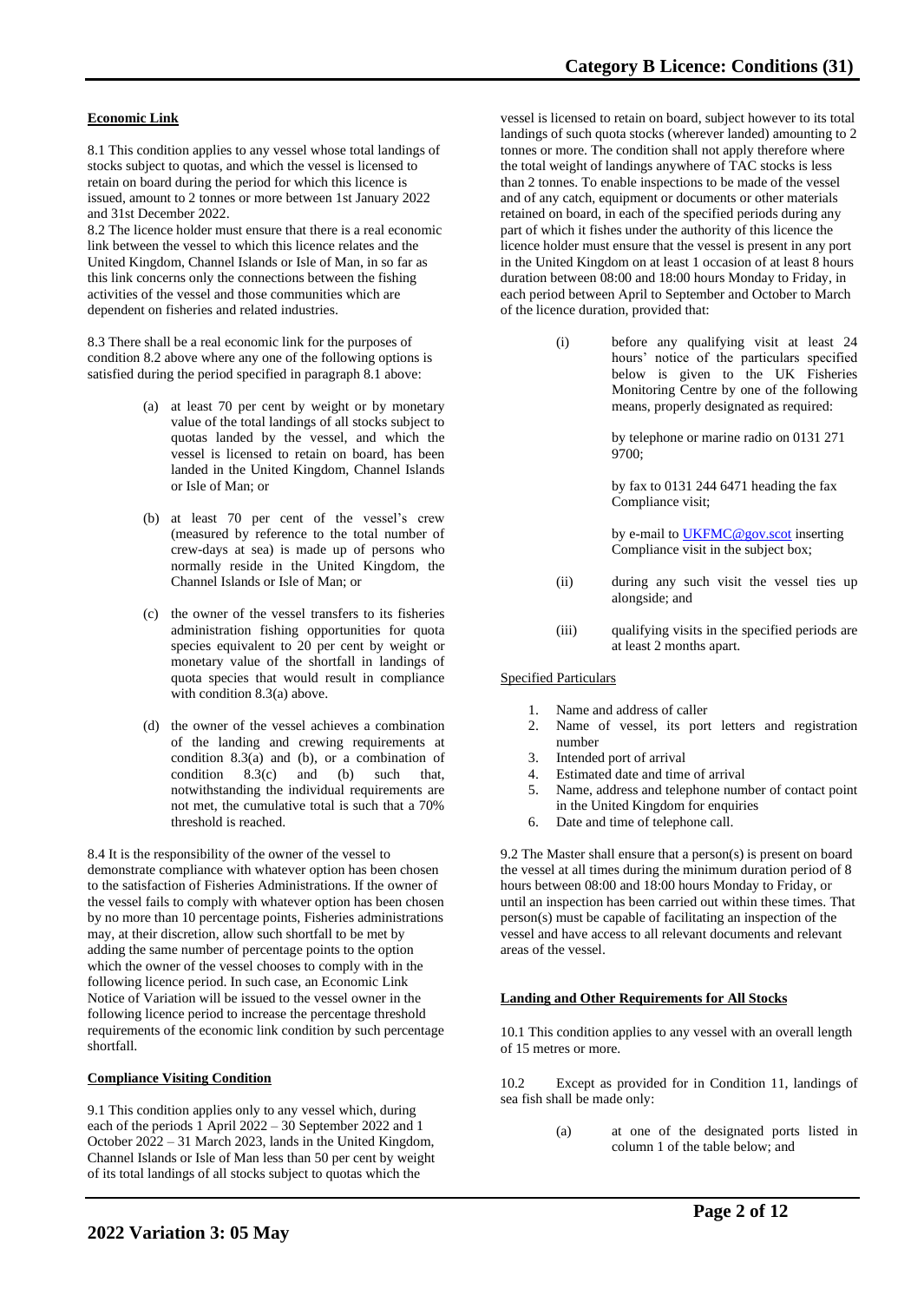(b) where appropriate, at the designated location within the port specified in column 3 of that table.

When entering any designated port vessels must arrive within the designated times listed in column 2 of the table.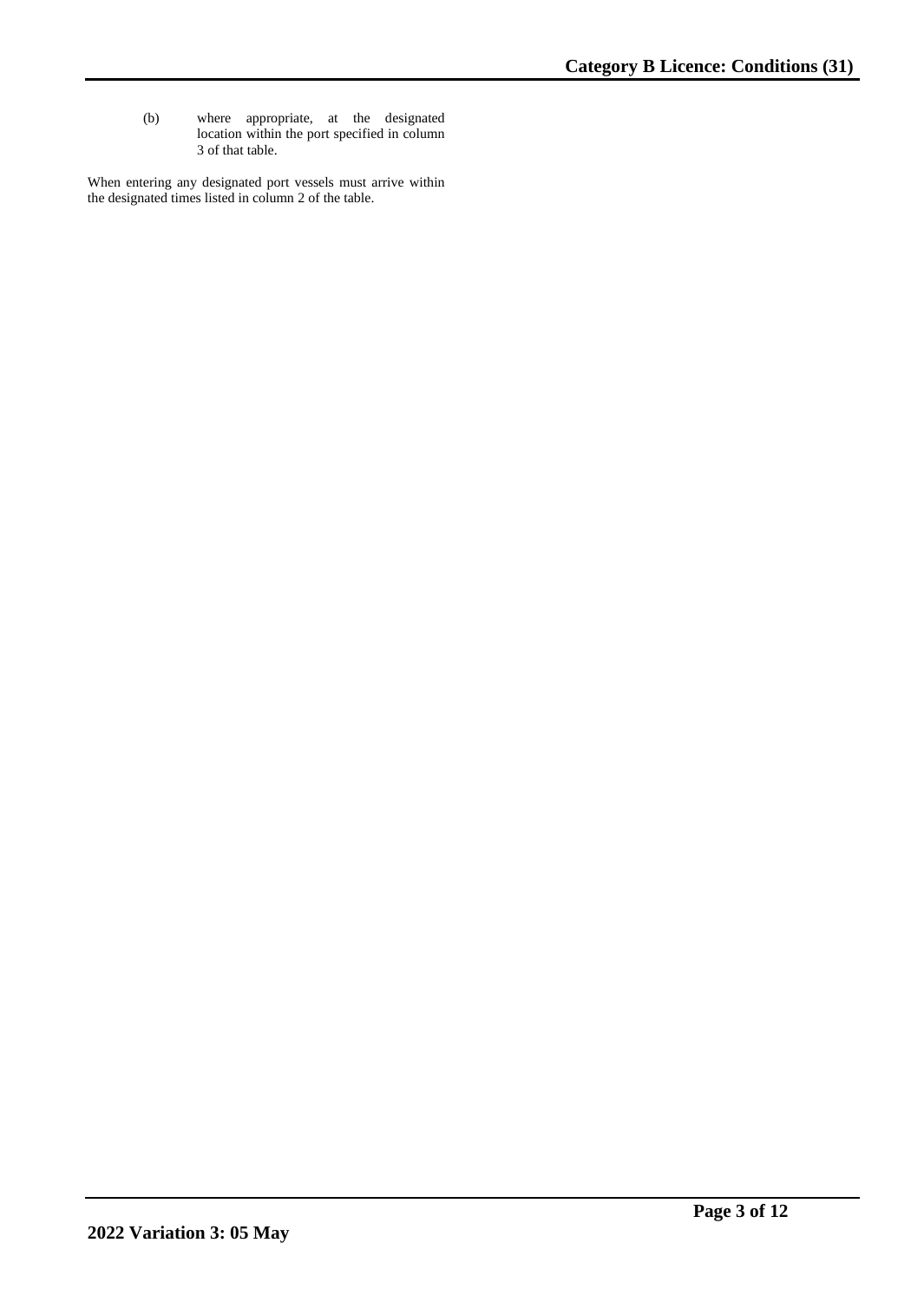| Column 1                                 |                      | Column 2                                                       | Column 3                                                                                    | Column 4                                                                                                |
|------------------------------------------|----------------------|----------------------------------------------------------------|---------------------------------------------------------------------------------------------|---------------------------------------------------------------------------------------------------------|
| Ports at which sea fish<br>may be landed | in port<br>From      | Times during which vessels may arrive<br>(UK local time)<br>To | <b>Location</b> (where<br>appropriate) within port<br>where sea fish may be<br>landed       | <b>Location of logbook post</b><br>box                                                                  |
|                                          |                      |                                                                |                                                                                             |                                                                                                         |
| <b>ENGLAND AND WALES</b>                 |                      |                                                                |                                                                                             |                                                                                                         |
| North Shields                            | 09:00 (Mon-Fri)      | 23:00 (Mon-Fri)                                                |                                                                                             | On right hand side of<br>entrance to Auction Hall<br>next to Quaymaster's<br>Office.                    |
| Whitby                                   | $23:00$ (Sun – Thur) | $07:00 (Mon-Fri)$                                              | Fish Quay                                                                                   | On market wall of office<br>block West of the Auction<br>Hall                                           |
| Scarborough                              | 23:00 (Sun - Thur)   | $07:00 (Mon-Fri)$                                              | West Pier                                                                                   | On West facing wall of<br>office block West of the<br>Auction Hall.                                     |
| Humberside (Hull and<br>Grimsby)         | $18:00$ (Sun – Thur) | $07:00 (Mon-Fri)$                                              | Hull - North Side of Albert &<br>William Wright Dock<br>Grimsby - Fish Dock, Market<br>Quay | On side wall, Marr Building,<br><b>St Andrews Dock</b><br>Entry to Bay 16, Grimsby<br>Yard Fish Market. |
| Lowestoft                                | 07:00 (Mon - Fri)    | 16:00 (Mon - Fri)                                              | <b>Waveney Dock</b>                                                                         | Outside wall of fishmarket<br>near northern corner of<br>Waveney Dock.                                  |
| Shoreham                                 | 08:00 (Mon - Fri)    | $16:00 (Mon-Fri)$                                              | Within the confines of the<br>harbour                                                       | On wall of Port Control<br>Office at lockgates                                                          |
| <b>Brixham</b>                           | 08:00 (Mon - Fri)    | $20:00 (Mon-Fri)$                                              |                                                                                             | Set in MMO's Fish<br>Laboratory Wall.                                                                   |
| Plymouth                                 | 08:00 (Mon - Fri)    | $20:00 (Mon-Fri)$                                              | Sutton harbour, New Fish<br>Market                                                          | On MMO Marine Office<br>Wall.                                                                           |
| Newlyn                                   | 08:00 (Mon-Fri)      | 20:00 (Mon-Fri)                                                |                                                                                             | Outside of Harbour Master's<br>Office.                                                                  |
| Padstow                                  | 08:00 (Mon-Fri)      | 20:00 (Mon-Fri)                                                |                                                                                             | South Quay, Padstow                                                                                     |
| Milford Haven Dock                       | 08:00 (Mon - Fri)    | $17:00 (Mon-Fri)$                                              |                                                                                             | <b>Outside of Auction Hall's</b><br>wall.                                                               |
| Holyhead                                 | 08:00 (Mon-Fri)      | 17:00 (Mon-Fri)                                                | <b>Fish Dock</b>                                                                            | On Wall of Dockmaster's<br>Office at South Quay                                                         |
| Fleetwood                                | $22:00$ (Sun - Thur) | 07:30 (Mon - Fri)                                              | Wyre Fish Dock                                                                              | <b>Outside wall of Auction</b><br>Hall.                                                                 |

| Column 1                                 | Column 3                                                                    | Column 4                                                                                                       |
|------------------------------------------|-----------------------------------------------------------------------------|----------------------------------------------------------------------------------------------------------------|
| Ports at which sea fish may be<br>landed | Location (where appropriate)<br>within port where sea fish<br>may be landed | Location of logbook post box                                                                                   |
| <b>SCOTLAND</b>                          |                                                                             |                                                                                                                |
| Eyemouth                                 |                                                                             | Front of the Fishermen's Mutual Association building,<br>Harbour Road, Eyemouth TD14 5JA                       |
| Pittenweem                               | Fishmarket Quay                                                             | Inside fishmarket, by the notices on the rear wall of the<br>chilled area.                                     |
| Aberdeen                                 | Palmerston Quay &<br><b>Commercial Ouay</b>                                 | On North wall of Palmerston Quay fishmarket outside<br>Berthing Master's Office.                               |
| Peterhead                                | Peterhead Harbour excluding<br>Peterhead Bay Harbour                        | Centrally on the seaward side of the new fishmarket on<br>Merchants Ouay                                       |
| Fraserburgh                              |                                                                             | On quayside wall of 1st market between doors 9 and<br>10, about 20 metres on North side of the Faithlie Jetty. |
| <b>Buckie</b>                            |                                                                             | On outside front wall of fishmarket next to the entrance<br>door.                                              |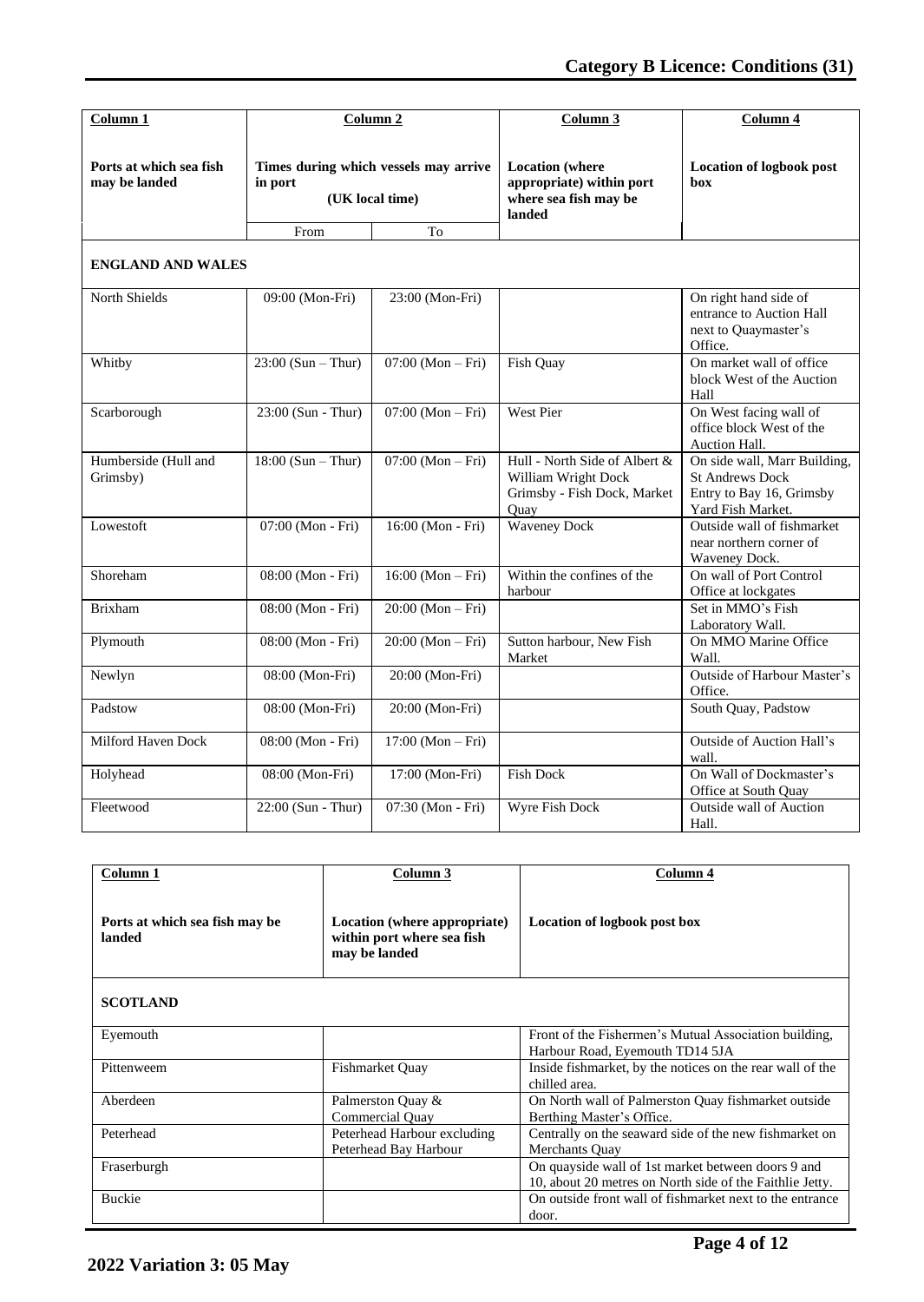| Lerwick       | All piers, quays and docks      | On seaward side of the Northmost end of fishmarket on   |  |
|---------------|---------------------------------|---------------------------------------------------------|--|
|               | within harbour limits excluding | Alexandra Wharf.                                        |  |
|               | those in Dales Voe              |                                                         |  |
| Scalloway     |                                 | On seaward wall at the South end of the fishmarket.     |  |
| Kirkwall      | East Pier, Kirkwall             | On external wall of North Isles Passenger Terminal      |  |
|               |                                 | Building.                                               |  |
| Scrabster     |                                 | On the outside front wall of Scrabster fishmarket.      |  |
| Kinlochbervie | All quays lying to the North of | On the Southmost external wall of new fishmarket.       |  |
|               | the ice factory quay            |                                                         |  |
| Lochinver     |                                 | On the wall to the right of the fishmarket entrance.    |  |
| Ullapool      |                                 | North Facing wall at eastern end of Harbour Building    |  |
|               |                                 |                                                         |  |
| Stornoway     |                                 | On West facing wall on the Fishmarket on                |  |
|               |                                 | Esplanade Quay.                                         |  |
| Portree       |                                 | On lamp post outside Pier Master's Office.              |  |
| Mallaig       |                                 | On wall of Prawnmarket adjacent to Whitefish market     |  |
|               |                                 | entrance.                                               |  |
| Oban          |                                 | On the seaward end of the Westward wall of the fish     |  |
|               |                                 | market building.                                        |  |
| Campbeltown   |                                 | On the seaward wall to the right of right-hand door of  |  |
|               |                                 | the fishmarket next to a life buoy.                     |  |
| Troon         |                                 | On the Pier-side wall of Troon fish market building.    |  |
| Cullivoe      | Cullivoe Pier                   | On the North side of the Ice Plant, adjacent to the Ice |  |
|               |                                 | <b>Plant Control Box</b>                                |  |

| Column <sub>1</sub>                      |                                                                     | Column <sub>2</sub>      | Column 3                                                                              | Column 4                                             |
|------------------------------------------|---------------------------------------------------------------------|--------------------------|---------------------------------------------------------------------------------------|------------------------------------------------------|
| Ports at which sea<br>fish may be landed | Times during which vessels may arrive<br>in port<br>(UK local time) |                          | <b>Location</b> (where<br>appropriate) within port<br>where sea fish may be<br>landed | <b>Location of logbook post</b><br><b>box</b>        |
|                                          | From                                                                | To                       |                                                                                       |                                                      |
| <b>NORTHERN IRELAND</b>                  |                                                                     |                          |                                                                                       |                                                      |
| Ardglass                                 | 09:00 (Mon - Fri)                                                   | 21:00 (Mon - Fri)        |                                                                                       | On the wall of the<br>fishmarket and port<br>office. |
| Kilkeel                                  | 06:00 (Mon - Fri)                                                   | 22:00 (Mon - Fri)        |                                                                                       | On the wall of the<br>fishmarket and port<br>office. |
| Portavogie                               | 09:00 (Mon - Fri)                                                   | 21:00 (Mon - Fri)        |                                                                                       | On the wall of the<br>fishmarket and port<br>office. |
| Bangor <sup>1</sup>                      | $\overline{a}$                                                      | $\overline{\phantom{0}}$ |                                                                                       |                                                      |
| Ballycastle <sup>1</sup>                 |                                                                     |                          |                                                                                       |                                                      |
| Lisahally <sup>1</sup>                   | $\overline{a}$                                                      | ۰                        |                                                                                       |                                                      |

<sup>1</sup> Permitted landing port **only** for vessels with over 2 tonnes of either **cod** or **hake** on board to land. As usual arrivals of such vessels are subject to prior notification as specified in paragraphs 11.1 to 11.7.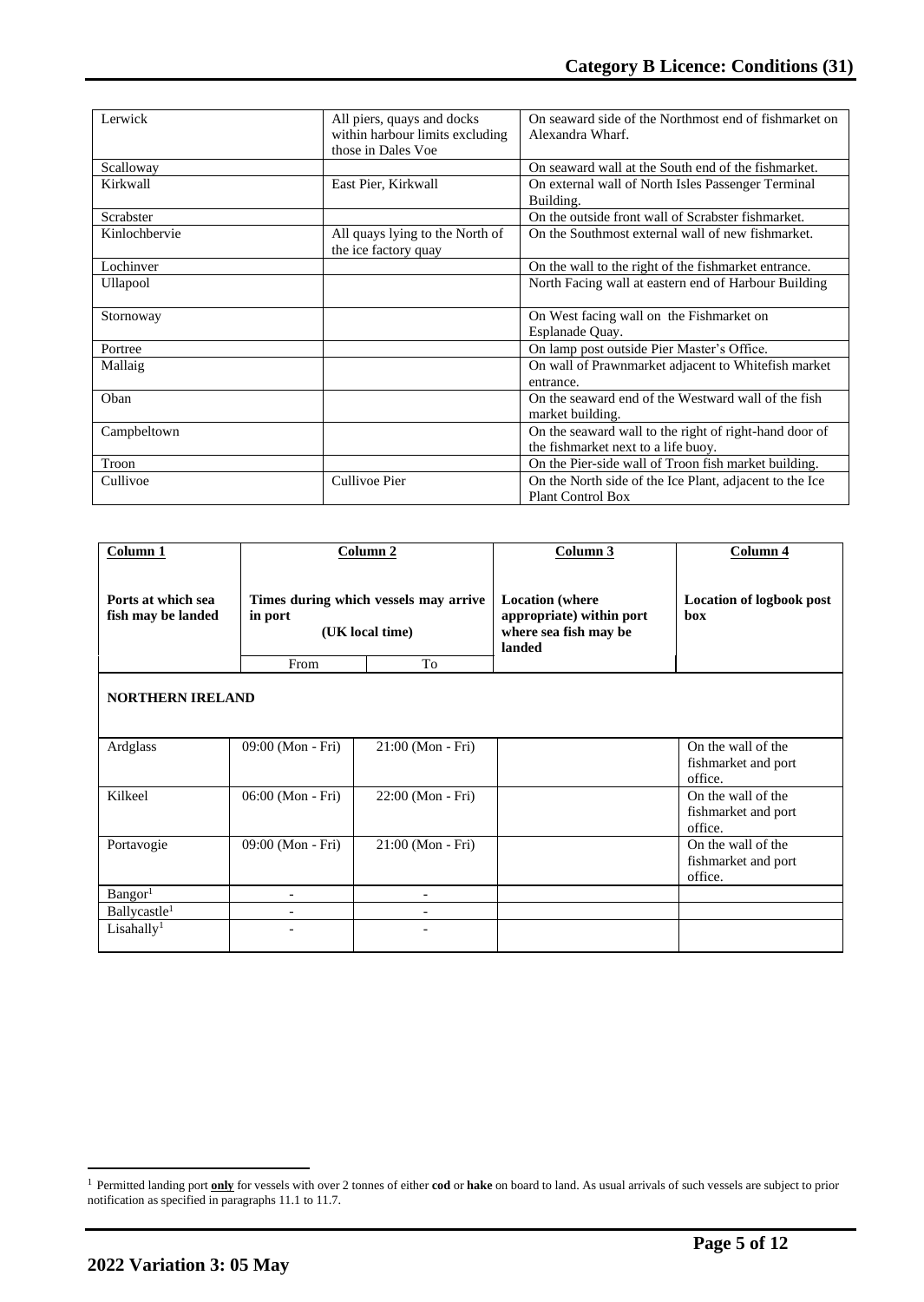11.1 The provisions of this paragraph apply to all vessels which:

a) have an overall length of 15 metres or more; and

b) have more than one tonne, live weight, in total on board of species for which a TAC has been set or have on board more than one tonne, live weight, of scallops caught in ICES Divisions VII d, e and h; and

c) intend to arrive at a port other than a designated port, or intend to arrive at a designated port outside designated times and locations;

Notification of the following information shall be given to the UK Fisheries Monitoring Centre by one of the following means: properly designated as required

#### by telephone or marine radio on **0131 271 9700;**

by fax to **0131 244 6471** heading the fax Notice Arrival visit;by e-mail to [UKFMC@gov.scot](mailto:UKFCC@scotland.gsi.gov.uk) inserting Notice Arrival in the subject box;

- (a) the name of the person making the call;
- (b) the name and registered number of the vessel for which authority to arrive in port is sought;
- (c) the port or location at which the vessel is to arrive;
- (d) the intended date and time (UK local time) of arrival in port;
- (e) details of the catch on board by species in kilogrammes live weight.

Such notifications shall be given at any time between:

(1) 4 and 24 hours prior to arrival in port where arrival will occur between 00:01 hours on Tuesday and 23:59 on Saturday; and

(2) 4 and 72 hours prior to arrival in port where arrival will occur between 00:01 hours on Sunday and 23:59 on Monday.

#### **NOTE: Calls to the UK Fisheries Monitoring Centre will be recorded**

11.2 When all the information has been provided in accordance with paragraph 11.1 above by telephone or marine radio, an authorisation number will be issued by the UK Fisheries Monitoring Centre along with the recorded time of the authorisation and confirmation of the date and time after which the vessel may arrive at the nominated port or location. This information must be recorded in the comments section of the Logsheet(s) relating to the sea fish before arrival in port. For the purposes of this paragraph "recorded time" means the date and time (in UK local time) of issue of the authorisation number recorded by the person issuing it.

11.3 When all the information has been provided in accordance with paragraph 11.1 above by fax or email, details of the authorisation number along with the recorded time of the

authorisation and confirmation of the date and time after which the vessel may arrive at the nominated port or location will not

automatically be transmitted to the vessel by the UK Fisheries Monitoring Centre. Further contact must be made with the Monitoring Centre by telephone or marine radio to obtain the authorisation number and authorised date and time of arrival in port which must then be recorded in the comments section of the Logsheet(s) relating to the sea fish before arrival in port. For the purposes of this paragraph "recorded time" means the date and time (in UK local time) of issue of the authorisation number recorded by the person issuing it.

11.4 Following the issue of an authorisation referred to above, the vessel must arrive at the nominated port or location within a period of 4 hours commencing from the date and time as confirmed in accordance with paragraph 11.2 or 11.3 above.

11.5 If, following the issue of an authorisation number, it is not possible to arrive at the nominated port or location within the time period specified in paragraph 11.4, authorisation to amend that period must be sought from the UK Fisheries Monitoring Centre. A further authorisation number shall be issued and this must be recorded in the comments section of the Logsheet(s) (where applicable) relating to the current voyage... This paragraph shall not apply where the vessel is entering a designated port and expiry of the time limit specified in paragraph 11.4 occurs within designated arrival times at that port.

11.6 After the authorisation number and confirmation of the date and time of arrival has been issued, the vessel may go to another port or location. If that port, location of landing or time of arrival are not all designated in the table at paragraph 10.2 above, a further authorisation number must be obtained from the UK Fisheries Monitoring Centre by making a notification in accordance with paragraph 11.1. This information must be recorded in the comments section of the Logsheet(s) (where applicable) relating to the sea fish, before the arrival of the vessel in port.

11.7 The vessel may not commence landing sea fish at the port or location communicated in terms of paragraph 11.1 any earlier than 4 hours from the time that the notification made under paragraph 11.1, 11.5 or 11.6 is recorded as having been received by the UK Monitoring Centre, whichever is the later, unless otherwise authorised by a British Sea Fishery Officer or Marine Enforcement Officer.

12. This condition applies to all vessels which are required to submit a logbook other than by electronic means, landing sea fish at a designated port. Prior to commencing landing, the original (white) copy of the logbook, completed in accordance with Council Regulation (EC) No. 1224/2009, relating to the sea fish, shall be deposited in the box marked for this purpose and located in the port of landing as specified in column 4 of the table above, unless it has been handed to a British Sea Fishery Officer or Marine Enforcement Officer. A logbook submitted in this way shall be deemed to have been submitted in compliance with Council Regulation (EC) No. 1224/2009.

### **Additional Landing and Other Requirements for Hake, Megrim and Anglerfish**

13.1 The master of any British fishing vessel wishing to land more than 1 tonne, live weight, in combination of hake, megrim or anglerfish taken from ICES Sub Area VI or VII, at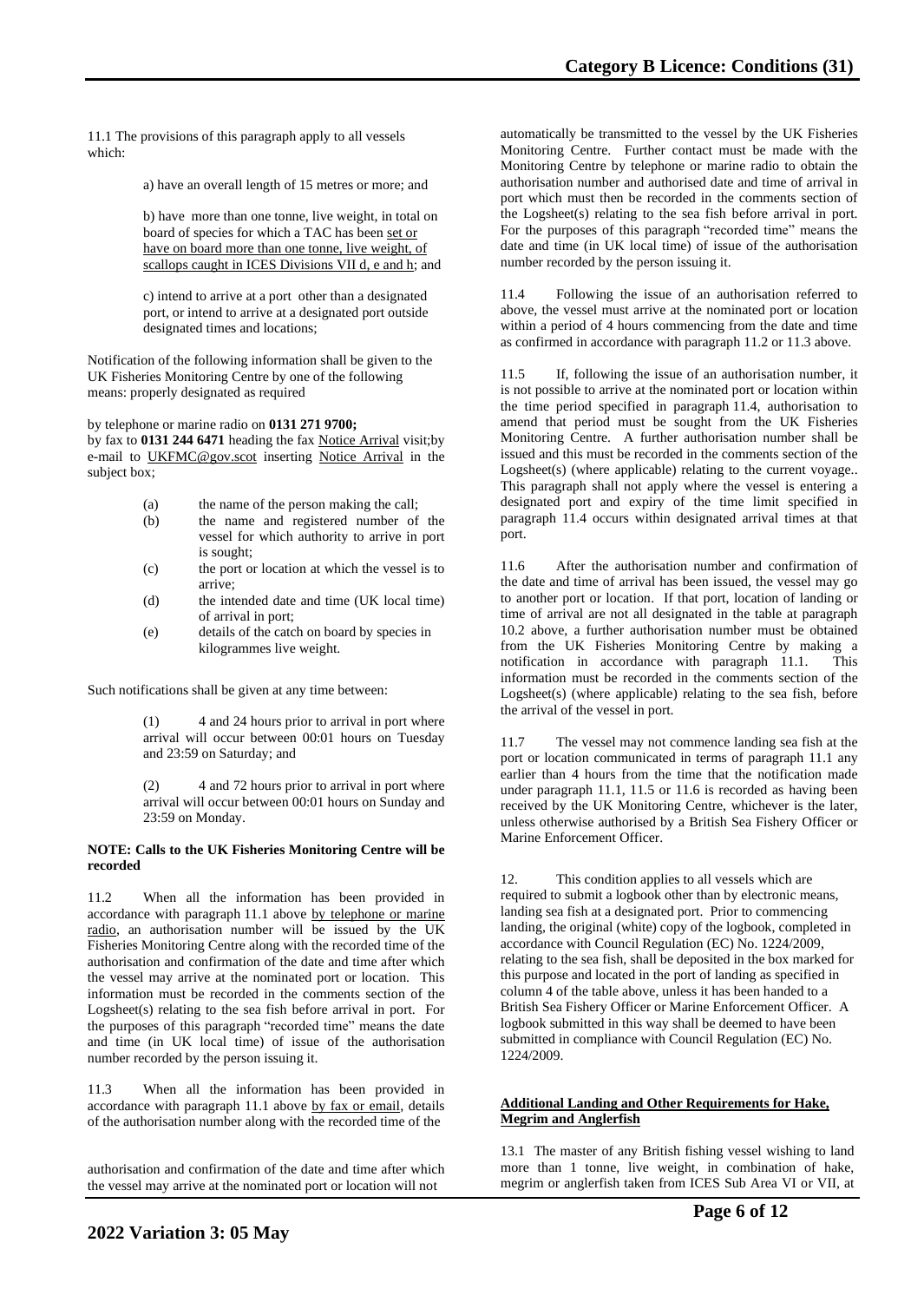any port other than a United Kingdom port shall, on completion of fishing operations in ICES Sub Area VI or VII and before exiting the area, notify the UK Fisheries Monitoring Centre with the following information:

(i) the name and registered number of the vessel;

(ii) the name of the master of the vessel;

(iii) the current position of the vessel (latitude and longitude) within Sub Area VI or VII;

(iv) the intended country, port and date of landing;

(v) the amount of all species, including hake, megrim and anglerfish on board, recorded in the vessel's logbook, together with ICES sub area of capture, at the time of the notification.

13.2 Notice, under this condition, shall be made to the UK Monitoring Centre by one of the following means, properly designated as required:

by telephone or marine radio on **0131 271 9700**;

by fax from a landline connection only to **0131 244 6471** heading the fax hke/lez/anf;

by e-mail to UKFMC@gov.scot inserting hke/lez/anf in the subject box.

The owner, charterer or representative may forward notifications on the master's behalf.

13.3 An acknowledgement of the notification will be given and which should be retained on board the vessel. Fisheries Administrations may require the fishing vessel either to go to a specified position and rendezvous with a Fishery Protection Vessel or proceed to a UK port, for inspection.

#### **Trans-shipment of Pelagic Stocks**

*Note: for the purposes of this licence "pelagic species" means fish of any of the following descriptions:* 

*Mackerel (Scomber scombrus), Herring (Clupea harengus), Sprat (Sprattus sprattus), Pilchard (Sardina pilchardus), Horse Mackerel (Trachurus trachurus) and Blue Whiting (Micromesistius poutassou).*

14.1 Subject to paragraphs 14.3 and 14.4 below, herring and mackerel taken under the authority of this licence shall only be trans-shipped to a licensed receiving vessel at the following ports:

Ullapool inside harbour limits

Mallaig inside a line drawn between Harbour Point (57°0'25"N,5°49'45"W) and An Fhaochag (57°3'50"N,5°47'25"W) and the parallel of latitude 57°N (Loch Nevis)

Lerwick inside harbour limits

Fraserburgh the area enclosed by a line due north from Kinnaird Head Lighthouse (57° 41' 54"N, 2° 0' 08"W) to a point (57° 42' 54"N, 2° 0' 08" W) then due south east to a point (57° 42' 04"N, 1° 56' 21" W) and then south to Cairnbulg Briggs Light (57° 41' 06"N, 1° 56' 21"W)

Peterhead inside harbour limits

| Falmouth                        | inside a line drawn between |
|---------------------------------|-----------------------------|
| Rosemullion Head and Zone Point |                             |

 Plymouth inside a line drawn between Pemberknowse Point (50° 19.8'N, 4° 12'W) and Andurn Point (50° 19.6'N, 4° 7.2'W)

| Weymouth<br>Harbour Master | within the jurisdiction of the       |
|----------------------------|--------------------------------------|
| <b>B</b> lyth              | inside harbour limits                |
| Port of Tyne               | inside Port of Tyne authority limits |

14.2 Prior to the commencement of trans-shipment to a licensed receiving vessel, the quantity of fish on board shall be notified to the local Fishery or Marine Officer and be made available for inspection.

14.3 Herring caught in ICES Divisions IVa and IVb shall only be trans-shipped in Scotland at Lerwick, Fraserburgh and Peterhead. Herring caught in ICES Division Vb and Sub Areas VI and VII shall only be trans-shipped in Scotland at Mallaig and Ullapool.

14.4 Mackerel shall only be trans-shipped in Scotland at Ullapool or Lerwick.

15. The vessel to which this licence relates shall not trans-ship mackerel, herring, sprats, pilchards or horse mackerel to any vessel other than a vessel licensed to receive trans-shipped fish of those species.

#### **Restrictions on dredges**

16.1 Any dredge carried on board or used by a vessel in ICES Divisions VIId,e,f and h, must comply with the following requirements:

- (a) it must consist of a frame which does not exceed 0.85 metres in width (where width is the maximum external measurement across the front of the dredge);
- (b) it must comprise a functioning spring-loaded tooth bar which must be operational and moveable. It must not contain a fixed tooth bar;
- (c) there must be no attachments to the rear, top or inside of the dredge, nor shall it contain either a diving plate or other similar device;
- (d) the weight of the complete dredge including belly, back and all fittings shall not exceed 150 kgs.

16.2 Notwithstanding paragraph 16.1 but subject to paragraph 16.3, a vessel in ICES Divisions VIId,e,f and h, may carry a dredge not complying with paragraph 16.1 provided such dredge is disconnected from the towing bar and is either securely lashed to some part of the superstructure or stowed and may not readily be used.

16.3 A vessel in ICES Divisions VIId,e,f and h, shall not carry or use dredges which comply with paragraph 16.1 above whilst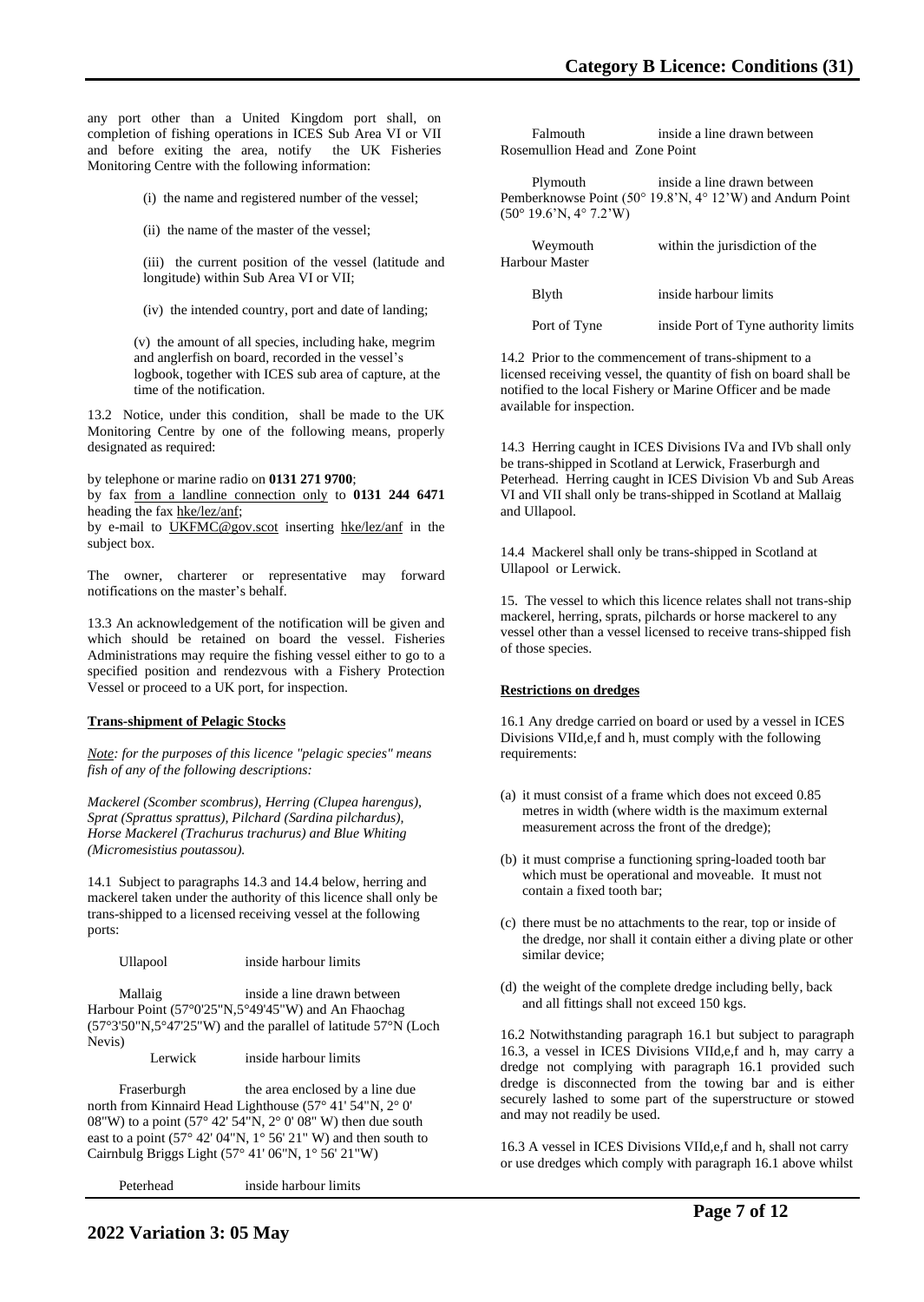having on board any dredges which do not meet the requirements of that paragraph.

16.4 The restrictions in paragraph 16.1 and 16.2 do not apply to any vessel fishing with dredges only in areas which are shellfish production areas for the purpose of the Food Safety (Fishery Products and Live Shellfish) (Hygiene) Regulations 1998 or to vessels which on any voyage or fishing trip are only fishing for and retaining on board 'seed' mussel for relaying into classified shellfish production areas.

#### **Prohibition on the Deployment of Mechanical Dredging Gear in the Solway Firth**

17.1 The vessel to which this licence relates is prohibited, at all times, from deploying mechanical dredging gear in that area of the Solway Firth, defined as those portions of the shore and bed of the sea, the estuaries and the tidal rivers, which lie within the area bounded by the mean high-water mark of ordinary spring tides, by a straight line extending due East from the Isle of Whithorn, at a point 54°41′46″ North latitude and 04°22′00″ West longitude and by the line referred to in article 3(b)(i) of the Scottish Adjacent Waters Boundaries Order 1999 (S.I. 1999/1126)

17.2 While the vessel is in the specified area, any mechanical dredging gear carried on board the vessel, must be properly stored and secured in such a way, that it may not be used readily and to avoid any doubt of its deployment in the water.

#### **Prohibition on fishing with trawls and dredges in specified areas in Lochs Duich, Long and Alsh**

18.1 Subject to paragraphs 18.2 and 18.3, the vessel to which this licence relates is prohibited, at all times, from fishing with a trawl or dredge (including a suction dredge) in that area of Lochs Duich, Long and Alsh, being the area of waters bounded sequentially by:

― a straight line drawn from a point on Skye (Rubhna na h-Airde Glaise) at 57˚ 16.364N, 005˚ 46.010W; then to 57˚ 16.590N 005˚ 46.105W; then to 57˚ 16.850N 005˚ 44.335W, then to a point on the mainland (Skye bridge) at 57˚ 16.871N 005˚ 43.976W; then along the coastline of the mainland to point 57˚ 13.546N 005˚ 39.125W (near Sgeir nan Laogh); then to a point on Skye at 57˚ 13.522N 005˚ 39.789W (near Kylerhea); and then finally along the coastline of Skye to 57˚ 16.364N 005° 46.010W (Rubhna na h-Airde Glaise)<sup>2</sup>.

18.2 The prohibition in paragraph 18.1 does not apply to fishing with a trawl or dredge (including a suction dredge) within the area of waters within Loch Alsh bounded by straight lines drawn from point 57˚ 15.889N 005˚ 42.630W and sequentially joining the following geographical co-ordinates:

57˚ 16.706N 005˚ 42.005W; 57˚ 16.703N 005˚ 39.865W; 57˚ 16.850N 005˚ 39.321W; 57˚ 16.851N 005˚ 38.742W; 57˚ 16.417N 005˚ 37.975W; 57˚ 16.334N 005˚ 36.969W; 57˚ 16.502N 005˚ 36.396W; 57˚ 16.323N 005˚ 36.059W;

<sup>2</sup> All co-ordinates in this condition are on WGS84 datum and are accurate at a scale of 1:10,000.

57˚ 15.998N 005˚ 35.381W; 57˚ 15.390N 005˚ 36.880W; 57˚ 15.371N 005˚ 37.351W; 57˚ 16.151N 005˚ 39.012W; 57˚ 16.132N 005˚ 41.140W; and finally 57˚ 15.889N 005˚ 42.630W.

18.3 The prohibition in paragraph 18.1 does not apply to fishing with a trawl within the area of waters within Loch Duich bounded by straight lines drawn from point 57˚ 16.107N 005˚ 30.791W and sequentially joining the following geographical co-ordinates:

57˚ 15.944N 005˚ 30.579W; 57˚ 15.431N 005˚ 29.559W; 57˚ 15.208N 005˚ 28.763W; 57˚ 14.541N 005˚ 28.101W; 57˚ 14.356N 005˚ 27.629W; 57˚ 14.356N 005˚ 28.654W; 57˚ 14.551N 005˚ 28.830W; 57˚ 15.012N 005˚ 29.713W; 57˚ 16.035N 005˚ 30.959W; and finally 57˚ 16.107N 005˚ 30.791W;

18.4 While the vessel is within the area specified in paragraph 18.1 but is outwith the areas specified in paragraphs 18.2 and 18.3, any trawl or dredge (including any suction dredge) carried on board the vessel must be properly lashed and stowed in such a way that it may not be used readily and to avoid any doubt of its deployment in the water.

## **Deep-sea Species**

19. For the purposes of this licence, 'deep-sea species' means sea fish of any of the following descriptions:-

Black scabbardfish *(Aphanopus carbo)* Alfonsinos *(Beryx spp.)* Roundnose grenadier *(Coryphaenoides rupestris)* Orange roughy *(Hoplostethus atlanticus)* Red seabream *(Pagellus bogaraveo)*

When referring to Deep Sea Sharks this shall relate to the following:

Deep-water catsharks *(Apristurus spp.)* Frilled shark *(Chlamydoselachus anguineus)* Gulper shark *(Centrophorus granulosus)* Leafscale gulper shark *(Centrophorus squamosus* Portuguese dogfish *(Centroscymnus coelolepis)* Longnose velvet dogfish *(Centroscymnus crepidate)* Black dogfish *(Centroscyllium fabricii)* Birdbeak dogfish *(Deania calceus)* Kitefin shark *(Dalatias licha)* Greater lanternshark *(Etmopterus princeps)* Velvet belly *(Etmopterus spinax)* Blackmouth dogfish (Galeus melastomus) Mouse catshark *(Galeus murinus)* Bluntnose Six-gilled shark *(Hexanchus griseus)* Sailfin roughshark (Sharpback shark) *(Oxynotus paradoxus)* Knifetooth dogfish *(Scymnodon ringens)* Greenland shark *(Somniosus microcephalus)*

#### **Effort control: Cod in VIId**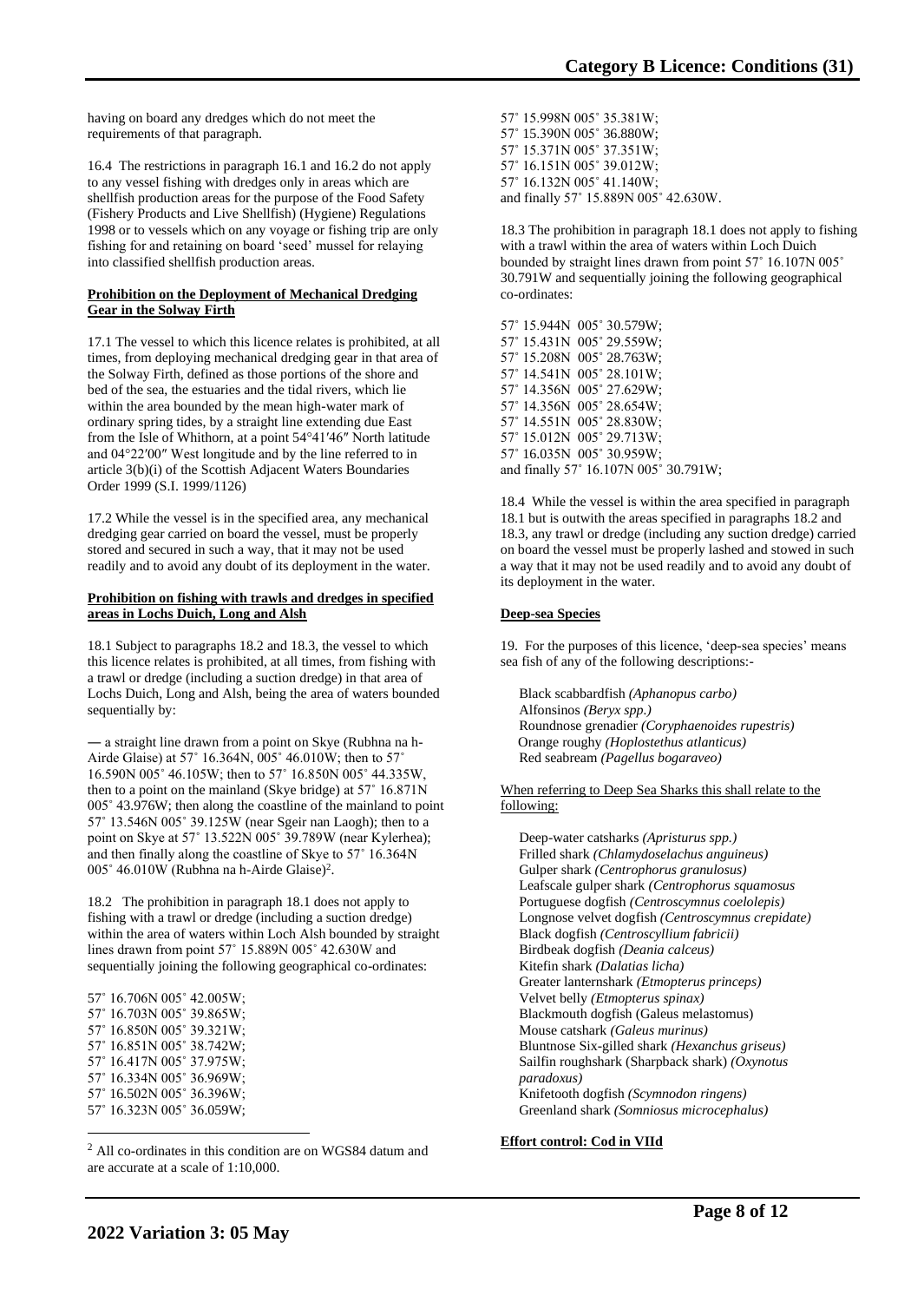20. The vessel may not be absent from port and present in the part of ICES area VIId as authorised by this licence whilst carrying on board any of the fishing gear specified in condition 21, unless the owner, master, or his representative has been authorised in writing by the appropriate UK fisheries administration in accordance with Article 7 of Council Regulation (EC) 1224/2009.

The vessel must at all times comply with the rules for cod in VIId as published by the Marine Management Organisation on its website

[https://www.gov.uk/government/publications/manage-your](https://www.gov.uk/government/publications/manage-your-fishing-effort-cod-in-ices-area-viid)[fishing-effort-cod-in-ices-area-viid](https://www.gov.uk/government/publications/manage-your-fishing-effort-cod-in-ices-area-viid)

21. Regulated fishing gear in ICES area VIId:

**Vessels with eligibility may use any of the following gears:**

(a) bottom trawls and seines (OTB, OTT, PTB, SDN, SSC, SPR) of mesh:

(i) equal to or larger than 100 mm; (TR1)

(ii) equal to or larger than 70 mm and less than 100 mm; (TR2)

(iii) equal to or larger than 16 mm and less than 32 mm; (TR3)

(b) beam trawls (TBB) of mesh:

(i) equal to or larger than 120 mm; (BT1)

(ii) equal to or larger than 80 mm and less than 120 mm; (BT2)

(c) gill nets, entangling nets (GN); (GN1)

(d) trammel nets (GT); (GT1)

(e) longlines (LL); (LL1)

## **Effort control: Real Time Closures and Seasonal Closures**

22.1 A vessel authorised to fish in the cod recovery zone in accordance with condition 20 above must not be present in an area specified in paragraphs 22.4, 22.5, 22.6 and 22.7 below, other than when transiting at a speed of more than six knots (except in the case of force majeure or adverse conditions).

22.2 (a) For vessels participating in MMO fully documented 'catch quota' trials (and not subject to 22.2(a)), paragraph 22.1 shall not apply in respect of the areas specified in paragraphs 22.4 and 22.5.

(b) If a vessel participating in MMO fully documented 'catch quota' trials is pair trawling with a vessel administered by Marine Scotland, 23.2 shall not apply.

22.3 In the case of force majeure or adverse conditions, the master must immediately inform the UK Fisheries Monitoring Centre.

22.4 For the purposes of paragraph 22.1 above, the following real time closure areas apply:

| <b>RTC</b><br>N <sub>0</sub> | <b>Closed until</b><br>$23:59$ on | Latitude and<br>longitude<br>coordinates |  |
|------------------------------|-----------------------------------|------------------------------------------|--|
|                              |                                   |                                          |  |

22.5 For the purposes of paragraph 22.1 above, the following real time closure areas issued by Marine Scotland apply:

| <b>RTC</b><br>N <sub>0</sub> | <b>Closed until</b><br>$23:59$ on | Latitude and<br>longitude<br>coordinates |  |
|------------------------------|-----------------------------------|------------------------------------------|--|
|                              |                                   |                                          |  |

22.6 For the purposes of paragraph 22.1, the following seasonal closure areas apply during the period  $1<sup>st</sup>$  January –  $30<sup>th</sup>$  April of each year:

| Closure number             | <b>Coordinates and description</b>                                                                                                                                          |
|----------------------------|-----------------------------------------------------------------------------------------------------------------------------------------------------------------------------|
| Seasonal closure $1\ _2^5$ | $\begin{bmatrix} 52'41.000'N 003'18.000'E - circle of 10 \\ nautical miles from this point \end{bmatrix}$                                                                   |
| Seasonal closure $2$       | $\begin{array}{c} \n\begin{bmatrix} 52'10.500' \text{N} & 002'50.750' \text{E} - \text{circle of } 10 \\ \text{nautical miles from this point} \end{bmatrix} \n\end{array}$ |

22.7 For the purposes of paragraph 22.1 above, the following real time closure areas issued by Marine Scotland apply. The areas set out in the table below shall be closed for all gear, except pelagic gear (purse seines and trawls), during the identified period:

| Closure               | <b>Coordinates and description</b>                                                                                                                                                                                                       | Closed                                             |
|-----------------------|------------------------------------------------------------------------------------------------------------------------------------------------------------------------------------------------------------------------------------------|----------------------------------------------------|
| number                |                                                                                                                                                                                                                                          | between                                            |
| Seasonal<br>closure 1 | <b>Long Hole</b><br>59° 07.35'N, 0° 31.04'W<br>59° 03.60'N, 0° 22.25'W<br>58° 59.35'N, 0° 17.85'W<br>58° 56.00'N, 0° 11.01'W<br>58° 56.60'N, 0° 08.85'W<br>58° 59.86'N, 0° 15.65'W<br>59° 03.50'N, 0° 20.00'W<br>59° 08.15'N, 0° 29.07'W | $00:001$ st<br>January –<br>23:59 31st<br>March    |
| Seasonal<br>Closure 2 | Papa Bank<br>59° 56'N, 03° 08'W<br>59° 56'N, 02° 45'W<br>59° 35'N, 03° 15'W<br>59° 35'N, 03° 35'W                                                                                                                                        | 00:00 1st<br>January –<br>23:59 15th<br>March      |
| Seasonal<br>Closure 3 | <b>North West Sule</b><br>59° 22.130'N, 4° 52.000'W<br>59° 13.000'N, 4° 52.000'W<br>59° 13.000'N, 5° 28.000'W<br>59° 16.850'N, 5° 28.000'W                                                                                               | $00:001$ st<br>$February -$<br>23:59 31st<br>March |
| Seasonal<br>Closure 4 | Firth of Clyde<br>That part of ICES statistical<br>rectangle 39E4 which lies to the<br>east of the Kintyre peninsula and<br>to the north of a straight line<br>between                                                                   | $00:0014$ th<br>February-                          |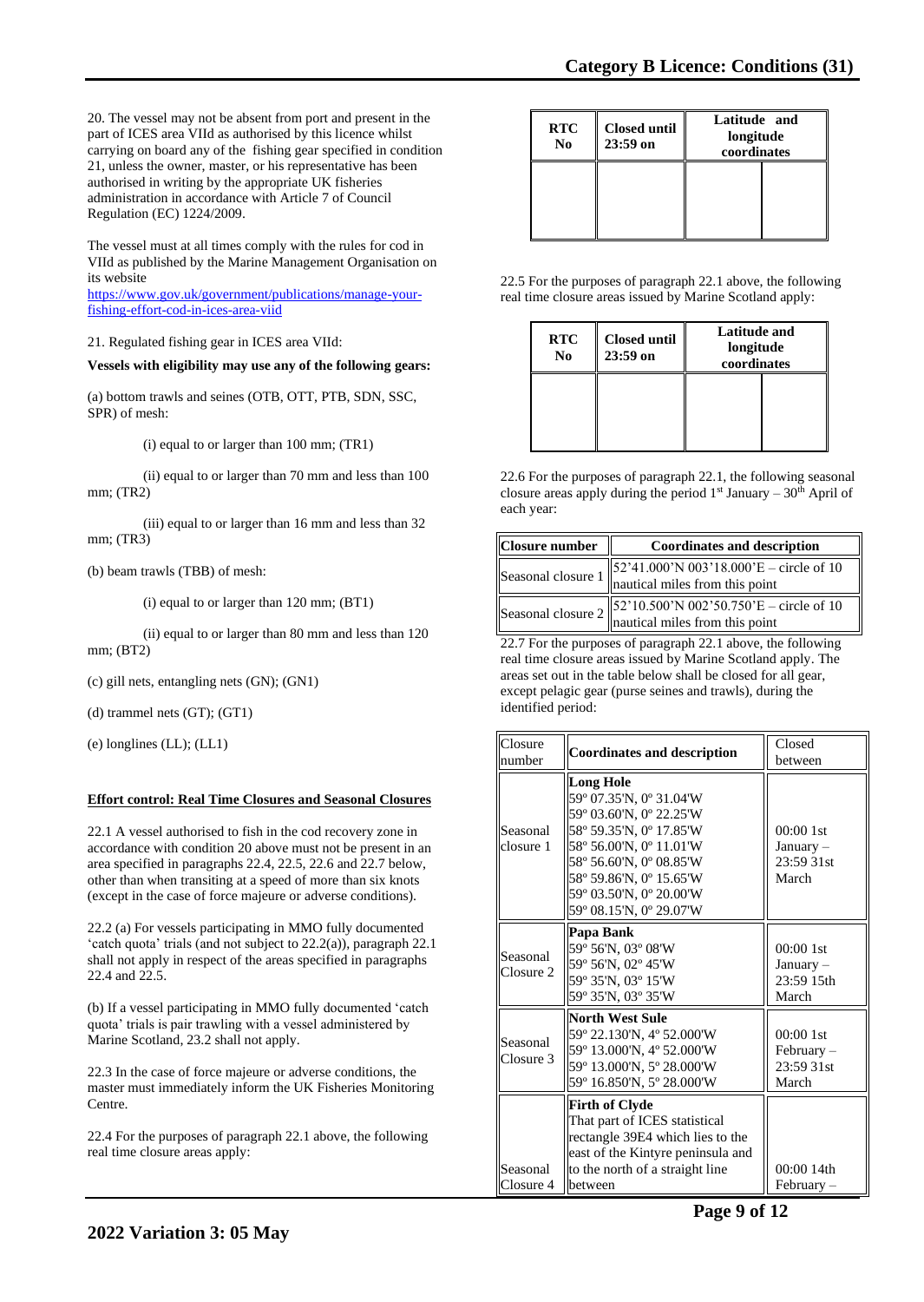|                                    | 55°18'18"N, 05°38'50"W, and                                                                                                                                                                          | 23:59 30th                                          |
|------------------------------------|------------------------------------------------------------------------------------------------------------------------------------------------------------------------------------------------------|-----------------------------------------------------|
|                                    | 55°00'30"N, 05°09'24"W, and                                                                                                                                                                          | April                                               |
| Seasonal<br>closure 4<br>continued | That part of ICES statistical<br>rectangle 39E4 which lies to the<br>north of a straight line between<br>55°17'57"N, 05°47'54"W and<br>55°00'00"N, 05°21'00"W and<br>to the south of a straight line | $00:0014$ th<br>$February -$<br>23:59 30th<br>April |
|                                    | between                                                                                                                                                                                              |                                                     |
|                                    | 55°18'18"N, 05°38'50"W and                                                                                                                                                                           |                                                     |
|                                    | 55°00'30"N, 05°09'24"W.                                                                                                                                                                              |                                                     |
| Seasonal<br>Closure 5              | <b>Stanhope Ground</b><br>60° 10'N, 01° 45'E<br>60° 10'N, 02° 00'E<br>60° 25'N, 01° 45'E<br>60° 25'N, 02° 00'E                                                                                       | $00:00$ 1st<br>January $-30$ th<br>April            |
| Seasonal<br>Closure 6              | <b>Foula Deeps</b><br>60° 17.5'N, 01° 45'W<br>60° 11.0'N, 01° 45'W<br>60° 11.0'N, 02° 10'W<br>60° 20.0'N, 02° 00'W<br>$60^{\circ}$ 20.0'N, 01 $^{\circ}$ 50'W                                        | 00:00 1st<br>November $-$<br>31st<br>December       |
| Seasonal<br>Closure 7              | <b>East of Fair Isle</b><br>59° 40'N, 01° 23'W<br>59° 40'N, 01° 13'W<br>59° 30'N, 01° 20'W<br>59° 10'N, 01° 20'W<br>59° 10'N, 01° 28'W<br>59° 30'N, 01° 28'W                                         | $00:001$ st<br>January $-15$ th<br>March            |

22.8 When fishing in the waters of another UK fisheries administration (other than Scotland), paragraph 22.1 also applies to an area closed by the relevant fisheries administration for those waters.

22.9 It is the responsibility of the master to ascertain, before going to sea, which areas have been closed by other fisheries administrations.

#### **Effort Control: Sole Recovery Zone**

23.1 The vessel may not be absent from port and present in the part of ICES area VIIe authorised by this licence whilst carrying on board one of the following regulated fishing gears:

beam trawls of mesh size equal to or greater than 80 mm;

unless the owner, master, or his representative, has been authorised in writing by the appropriate UK fisheries administration in accordance with article 7 of Council Regulation (EC) 1224/2009.

23.2 The vessel must at all times comply with the sole recovery zone rules published by the Marine Management Organisation on its website see

[https://www.gov.uk/government/publications/manage-your](https://www.gov.uk/government/publications/manage-your-fishing-effort-sole-recovery-zone/sole-recovery-zone-rules)[fishing-effort-sole-recovery-zone/sole-recovery-zone-rules.](https://www.gov.uk/government/publications/manage-your-fishing-effort-sole-recovery-zone/sole-recovery-zone-rules) If the vessel is also authorised through a separate licence to be present in the EU part of ICES area VIIe any sole days allocated will be for the whole of VIIe combined rather than in addition to the allocation in UK waters. **Single Area Licencing** 

24.1 Where the vessel deploys beam trawls within that part of British Fishery Limits which falls within ICES area 7e east of 5 degrees west ('the relevant area'), it may not fish in any other ICES area within British Fishery Limits during the same voyage. For any voyage where beam trawls are deployed in the relevant area the vessel must depart from and return to (and only to) a UK port.

24.2 The vessel shall be exempt from the provisions in condition 24.1 provided the following requirements are met;

- The master, owner or (where appropriate) the charterer vessel contacts the UKFMC at least 4 hours and no more than 8 hours prior to entry into the area in the relevant area and, if requested, facilitates an inspection of the vessel at a position and time provided by the MMO FMC Operations team, prior to commencing fishing operations;. and,
- b. The master, owner or (where appropriate) the charterer vessel contacts the UKFMC at least 4 hours and no more than 8 hours before leaving the relevant area and, if requested, facilitates an inspection of the vessel at a position and time provided by the MMO FMC Operations team, before leaving the relevant area.

24.3 The notification at 24.2(a) shall contain the following information:

- Subject heading: NOTIFICATION OF ENTRY INTO SOLE RECOVERY ZONE RELEVANT AREA
- b. The name, external identification, and international radio call sign of the vessel;
- c. The name of the master of the vessel;<br>d. Date/time/location of intended entry i
- Date/time/location of intended entry into the area and the intended commencement of fishing activity in the relevant area in the following format:
	- i. in respect of the position of entry, the approximate latitude and longitude of the position at which the vessel will enter the area, and
	- ii. in respect of intended fishing grounds, the ICES statistical rectangles in which fishing operations will be commenced.
- e. The total quantity of sole retained on board in kilograms live weight.

24.4 The notification at 24.2(b) shall contain the following information:

- a. Subject heading: NOTIFICATION OF EXIT FROM SOLE RECOVERY ZONE RELEVANT AREA
- b. The name, external identification, and international radio call sign of the vessel;
- c. The expected date/time/location of exiting the relevant area.
- d. The total quantity of sole retained on board in kilograms live weight.

24.5 If, at the point the vessel enters the area the quantity of sole retained on board is different to the quantity reported in accordance with condition 24.3(e) above then the master, owner or (where appropriate) the charterer of the vessel must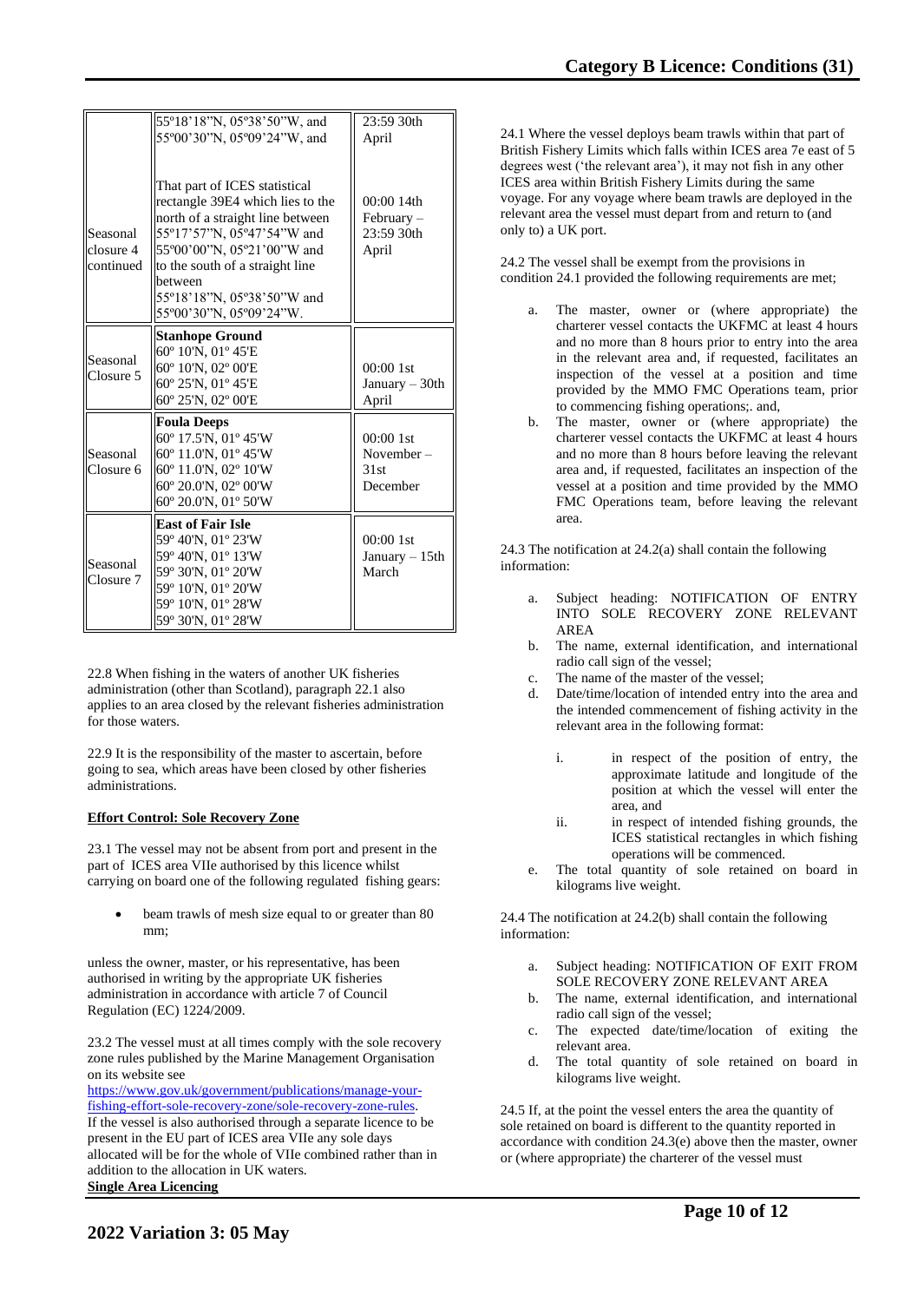immediately, and before commencing fishing operations, notify the UKFMC of the quantity of sole retained on board.

24.6 The vessel may not be present in the relevant area whilst carrying beam trawls on board other than in accordance with condition 24.1 and 24.2 or when transiting at a speed of greater than six knots (except in the case of force majeure or adverse conditions) or when in port. Beam trawls carried on board the vessel must be properly lashed and stowed in such a way that it may not be used readily and to avoid any doubt of its deployment in the water.

### **Dogger Bank Scallop Fishery Closure**

25.1 The vessel may not be present in the area described below whilst carrying dredges on board other than when transiting at a speed of more than six knots (except in the case of force majeure or adverse conditions).

| Point          | Latitude         | Longitude                |
|----------------|------------------|--------------------------|
| 1              | 55° 11′ 42.08" N | $1^{\circ}$ 36' 44.33" E |
| 2              | 55° 29′ 54.67″ N | 2° 54' 13.37" E          |
| 3              | 55° 29′ 1.35″ N  | $3^{\circ}$ 15' 1.21" E  |
| $\overline{4}$ | 54° 22′ 34.78″ N | $2^{\circ}$ 45' 45.53" E |
| 5              | 54° 18′ 14.87″ N | $2^{\circ}$ 43' 14.79" E |
| 6              | 54° 16′ 0.07″ N  | $2^{\circ}$ 31' 55.66" E |
| 7              | 54° 14′ 20.45″ N | 2° 22' 39.16" E          |
| 8              | 54° 17′ 38.18″ N | $2^{\circ}$ 0' 5.77" E   |
| 9              | 54° 29′ 26.25″ N | $1^{\circ}$ 16' 38.33" E |
| 10             | 54° 49' 7.89" N  | $1^{\circ}$ 8' 7.69" E   |
| 11             | 55° 3′ 33.3″ N   | $1^{\circ}$ 19' 37.24" E |

25.2 Vessels transiting through the area referred to in condition 25.1 and which are carrying dredges must ensure that, for the entire duration of the period in the area referred to in that condition, the dredges are disconnected from the towing cable and unable to be deployed.

25.3 In the case of force majeure or adverse conditions, the master must immediately inform the UK Fisheries Monitoring Centre.

## **UK Celtic Sea Technical Measures**

26.1 Where the vessel fishes using bottom otter trawls or bottom seines (OTB, OTT, OT, PTB, PT, SSC, SDN, SPR, SX, SV, TBN, TBS, TB, TX) in those parts of British fishery limits which fall within the Celtic Sea Protection Zone it must use a codend<sup>3</sup> with minimum 110 mm mesh size and fitted with a square mesh panel with 120 mm minimum mesh size.

26.2 Where the vessel fishes using otter trawls or bottom seines in those parts of British fishery limits which fall within ICES divisions 7e-j other than those referred to in condition 26.1 above, it must use a codend with minimum 100 mm mesh size, and when fishing west of longitude 5° W it must also use a square mesh panel with minimum 100 mm mesh size.

26.3 Where the vessel fishes using otter trawls or bottom seines in ICES divisions 7e-J it must use a codend that is constructed

of a single twine of a maximum of 6 mm or a double twine of a maximum of 4mm.

26.4. Where the vessel fishes using otter trawls or bottom seine in ICES divisions 7e-j, other than when targeting nephrops, it must not use or carry on board a strengthening bag<sup>4</sup>.

26.5. The obligation in condition 26.1 does not apply to a vessel which fishes using otter trawls or bottom seines in ICES division 7f within 12 nautical miles of the baseline from which the breadth of the territorial sea adjacent to the United Kingdom is measured, which must instead use a codend with minimum 100 mm mesh size and square mesh panel with minimum 100 mm mesh size.

26.6. The obligation in conditions 26.1 and 26.2 do not apply to a vessel whose catch comprises 5% or more of nephrops, which must instead use any one of the following gear configurations: (a) a codend of at least 80mm mesh size coupled with a 300 mm square mesh panel (for vessels in excess of 12 metres in length) or a 200 mm square mesh panel (for vessels below 12 metres in length);

(b) Seltra panel;

(c) Sorting grid with a 35 mm bar spacing;

(d) 100 mm codend with a 100 mm square mesh panel;

(e) Dual codend with the uppermost codend constructed with T90 mesh of at least 90 mm and fitted with a separation panel with a maximum mesh size of 300 mm.

26.7. The obligation in condition 26.1 does not apply to a vessel whose catch comprises more than 55% of whiting, or 55% of anglerfish, hake or megrim combined, which must instead use a codend with minimum 100 mm mesh size and square mesh panel with minimum 100 mm mesh size.

26.8. The obligation in condition 26.1 does not apply to a vessel which fishes solely in ICES division 7f to the east of longitude 5° West and whose catch comprises less than 10 % gadoids (*Gadidae*), which must instead use a codend with minimum 80 mm mesh size and a square mesh panel with minimum 120 mm mesh size.

26.9. The obligation in condition 26.1 or condition 26.5 does not apply to a vessel which fishes west of longitude 5° West, in ICES divisions 7e, or in ICES division 7f within 12 nautical miles of the baseline from which the breadth of the territorial sea adjacent to the United Kingdom is measured, provided that the vessel instead uses a 100mm single twine codend with maximum 5mm twine thickness.

26.10 By way of derogation to points 26.1, 26.2 and 26.5 – 26.9 above, vessels of 12m or less and an engine power of 221kw or less fishing within 12nm of the United Kingdom in ICES area 7e east of 5° West, may fish in accordance Regulation (EU) 2019/1241 of the European Parliament and of the Council of 20 June 2019 on the conservation of fisheries resources and the protection of marine ecosystems through technical measures.

<sup>&</sup>lt;sup>3</sup> Including any extension piece attached thereto.

<sup>4</sup> As defined by Article 6 of Commission Regulation (EEC) No 3440/84 of 6 December 1984 on the attachment of devices to trawls, Danish seines and similar nets.